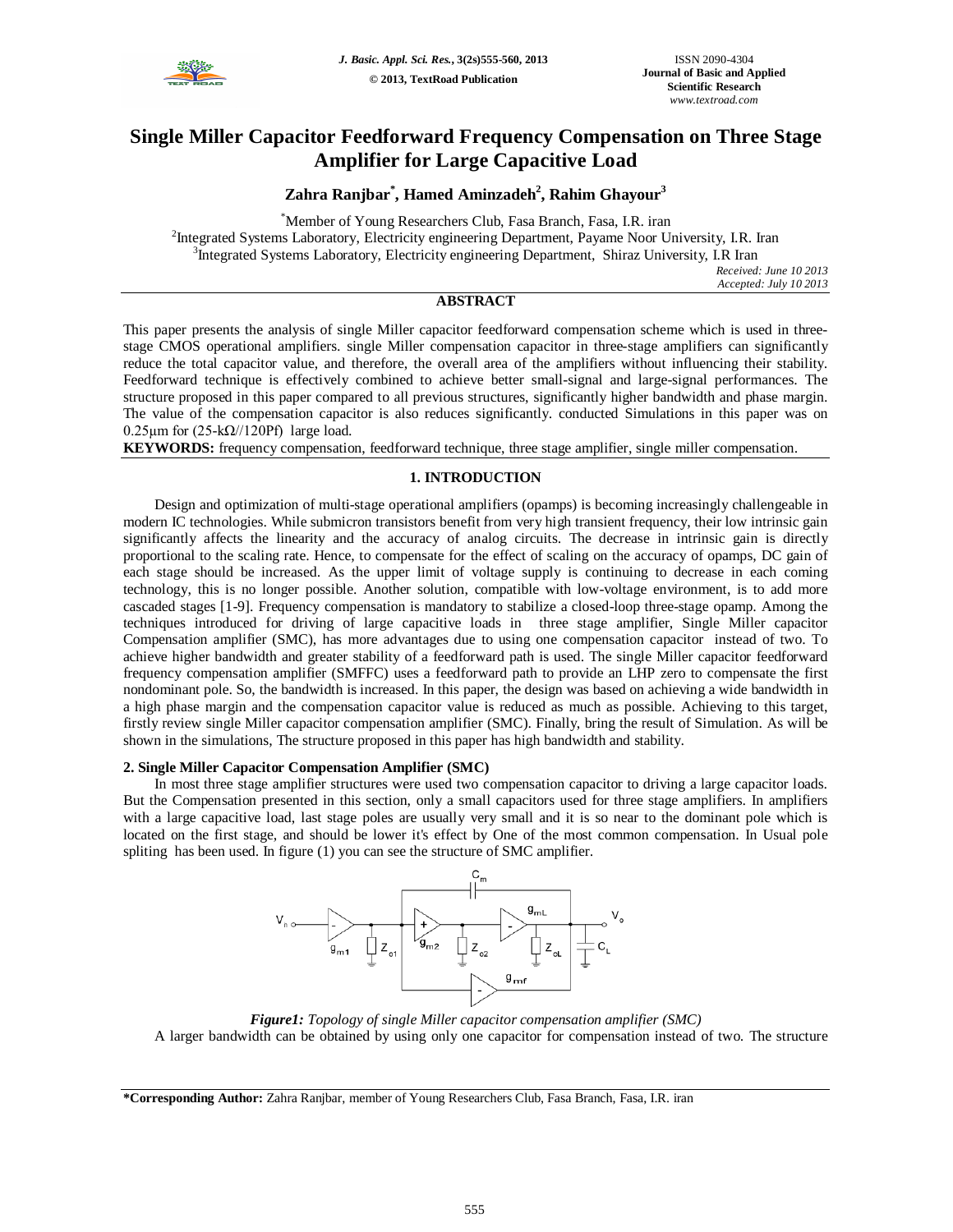has three gain stages with only one compensation capacitor. It has an additional transconductance stage (gmf) from the output of the first stage to the final output. This forms a push-pull stage at the output that helps in improving the transient response of the amplifier. A single Miller compensation capacitor  $(c_m)$  is used to split the first pole $(p_1)$  and the third pole  $(p_3)$ . The position of the second nondominant pole $(p_2)$  is dictated by the gain of the second stage, which decides the stability of the amplifier[10].

(1)

The transfer function is given by (1):

$$
AV_{(SMC)} = \frac{VO(s)}{Vin(s)} = \frac{Adc(1+s\frac{C_{p2}g_{mf} - C_m g_{o2}}{g_{m2}g_{mL}} - s^2 \frac{C_m C_{p2}}{g_{m2}g_{mL}})}{(1 + s\frac{C_{L}g_{o2}}{P_{-3dB}})(1 + s\frac{C_{L}g_{o2}}{g_{m2}g_{mL}} + s^2 \frac{C_{p2}C_L}{g_{m2}g_{mL}})}
$$
  

$$
\approx \frac{C_{p2}g_{mf} - C_m g_{o2}}{g_{m2}g_{mL}} - s^2 \frac{C_m C_p}{g_{m2}g_{mL}}
$$
  

$$
\approx \frac{s_{m2}g_{mL}}{(1 + s\frac{C_{L}g_{o2}}{g_{m2}g_{mL}} + s^2 \frac{C_{p2}C_L}{g_{p2}C_L})}
$$
  

$$
\frac{s}{GBW}(1 + s\frac{C_{L}g_{o2}}{g_{m2}g_{mL}} + s^2 \frac{C_{p2}C_L}{g_{m2}g_{mL}})
$$

Where  $AV_{(SMC)}(0) = A_{dc} = (g_{m1}g_{m2}g_{m1} / g_{o1}g_{o2}g_{L})$  is the dc gain of the amplifier, and  $P_{3-dB} = (g_{o1}g_{o2}g_L/g_{m2}g_{m}C_m)$  is the dominant pole of the amplifier. Hence, the gain-bandwidth product is given by  $GBW = A_{dc} \cdot p_{3-dB} = g_{m1} / C_m$ . From the transfer function, the amplifier has two nondominant poles and two zeros. Since the zeros are located at a higher frequency, they are neglected. The closed-loop transfer function is:

(2)

$$
A_{cl(SMC)} \cong \frac{1}{1 + (\frac{sC_m}{g_{m1}})(1 + s \frac{C_L g_{o2}}{g_{m2}g_{mL}} + s^2 \frac{C_P C_L}{g_{m2}g_{mL}})}
$$

For large capacitive loads, the stability analysis of the amplifier can be done using the separate pole approach Assuming that the zeros of the amplifier are located at higher frequencies and hence can be neglected, the nondominant poles of the amplifier are calculated as follows.

$$
P_2 = (G_{meff} / C_L)
$$
\n(3)  
\n
$$
P_3 = (g_{o2} / C_{p2}) (G_{meff} / C_L)
$$
\n(4)  
\n
$$
G_{meff} = (g_{m2}g_{mL} / g_{o2})
$$
\n(5)

The value of the compensation capacitor become  $C_m = \frac{1}{2} (2 \frac{g_{m1}}{g} C_I)$  $C_m = \frac{1}{A_V 2} (2 \frac{g_{m1}}{g_{mL}} C_L)$ . This represents a compensation capacitor is

very small thus, it can be seen that by suitable choice of the second-stage gain;  $A_{v2} = (g_{m2}/g_{02})$ . The value of the compensation capacitor can be reduced. Note that, Zeros of the transfer function depends on the compensation capacitor if the value of this capacitor is too small, zeros are placed at very high frequencies[10].

#### **3. Single Miller Capacitor Feedforward Frequency Compensation Amplifier (SMFFC)**

Although the first nondominant pole in SMC is designed to be at a relatively higher frequency, it still influences the frequency response to some extent. This prevents the further increase in GBW and reduction in the compensation capacitor size. The proposed SMFFC, shown in Fig. 2, uses a feedforward path to provide an LHP zero to compensate the first nondominant pole. The feedforward path also adds current at the second-stage output, which increases the output conductance of the stage and pushes the pole at the output of the second stage to higher frequencies. The LHP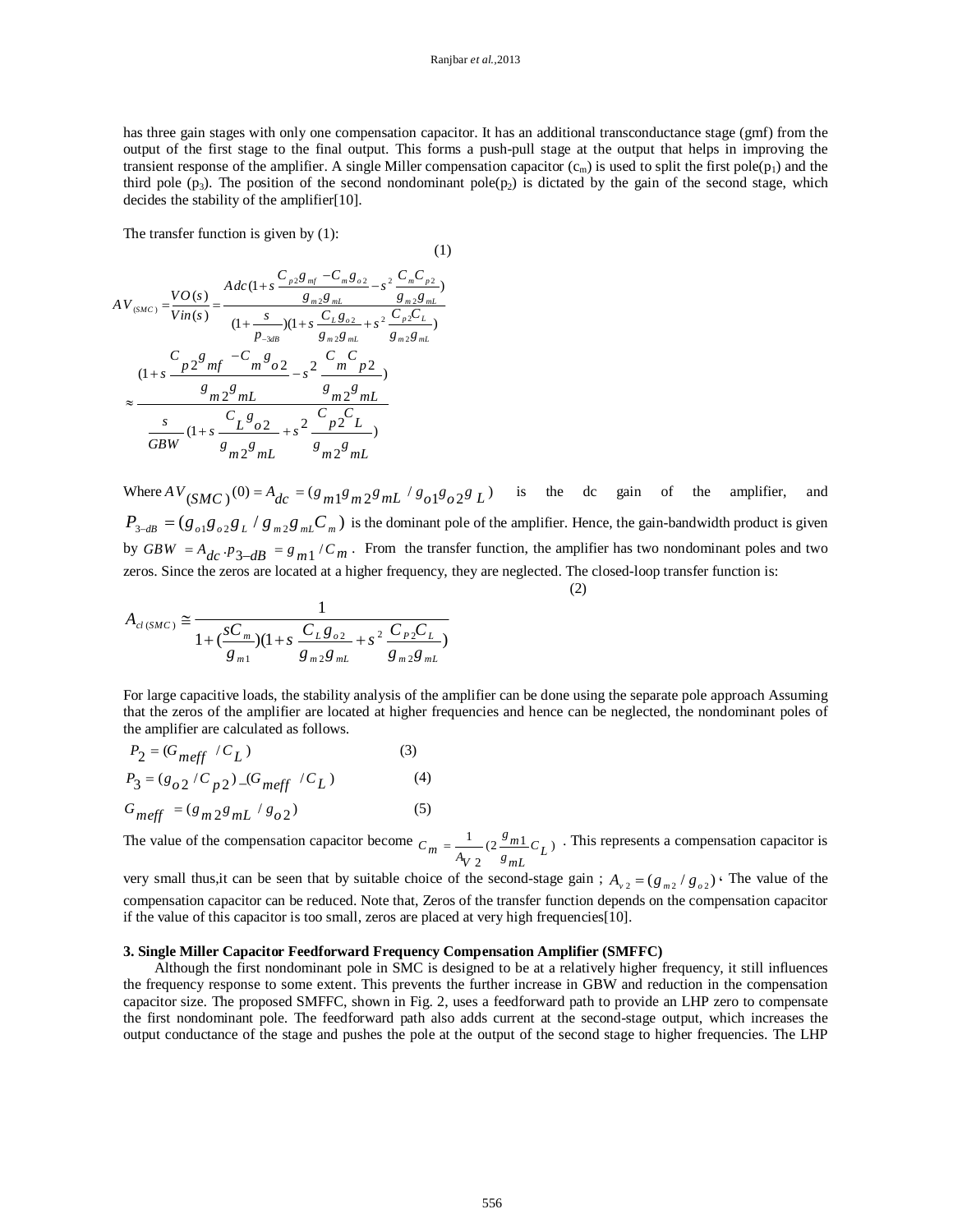zero is placed near the first nondominant pole which provides a positive phase shift that compensates for the negative phase shift due to the nondominant poles[10].



*Figure2: Topology of single Miller capacitor feedforward frequency compensation amplifier (SMFFC)*

#### **3.1.Small-Signal Analysis**

Small-signal analysis is carriedout with the following assumptions.

- 1. The gain of all stages are much greater than 1.
- 2. The Parasitic capacitances  $C_{P1}$ ,  $C_{P2}$  and  $C_{PL}$  are much smaller than the Miller capacitor  $C_m$  and load capacitor  $C_L$
- 3. The transconductance of the feedforward stage,  $g_{mf}$ , is equal to that of the third gain stage,  $g_{mL}$ .

Solving the small-signal circuit model transfer function is given by

$$
A_{V (SMFFC)(S)} = \frac{V_{O(S)}}{V_{i_{n(S)}}}
$$
  
= 
$$
\frac{A_{dc} \left(1+s \frac{C_m g_{mf1}}{g_{m1}g_{m2}} - s^2 \frac{C_m C_{p2}}{g_{m2}g_{mL}}\right)}{\left(1+\frac{s}{p_{-3dB}}\right)\left(1+s \frac{C_L g_{O2}}{g_{m2}g_{mL}} + S^2 \frac{C_P {}_{2}C_L}{g_{m2}g_{mL}}\right)}
$$

Where  $A_{dc} = (g_{m1}g_{m2}g_{m1}/g_{o1}g_{o2}g_L)$  is the dc gain of the amplifier and  $p_{3-dB} = (g_{o1}g_{o2}g_L/g_{m2}g_{m1}C_m)$  is the dominant pole of the amplifier. Hence, the gain-bandwidth product is given by  $GBW = (g_{m1}/C_m)$ . For a large capacitive load, the stability analysis of the amplifier is done using the separate pole approach**.** Since the term in the numerator of (6) is negative and the term is positive, this implies that there is an LHP zero and a RHP zero. The LHP zero occurs at a lower frequency than the RHP zero. This helps to improve the frequency response**.** The non-dominant pole is obtained from the following relations:

$$
P_2 = (G_{meff} / C_L) \tag{7}
$$

(6)

$$
P_3 = (g_{o2} / C_{p2}) \_ (G_{meff} / C_L)
$$
 (8)

$$
G_{meff} = (g_{m2}g_{mL} / g_{o2})
$$
\n(9)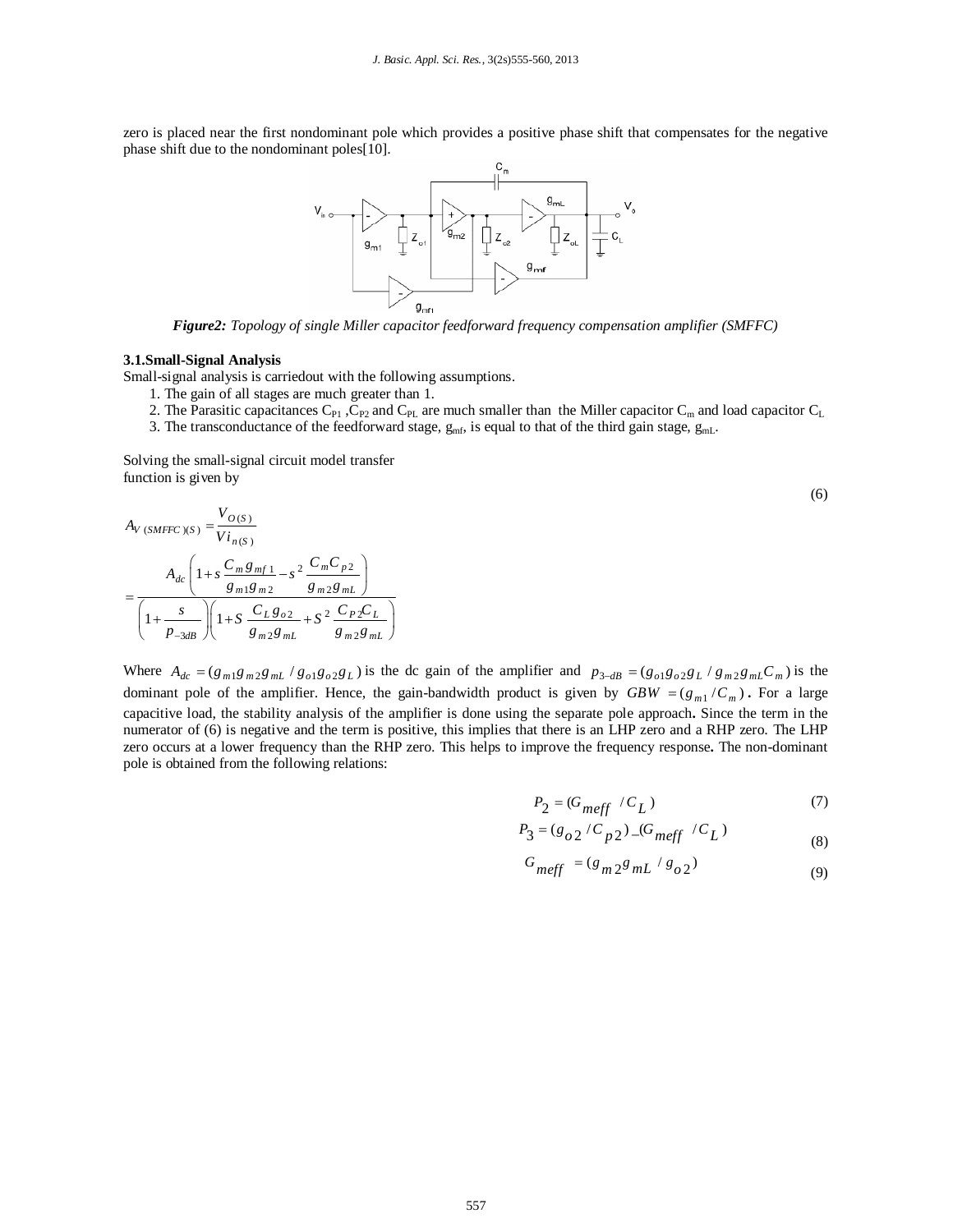

*Figure3: Schematic of the SMFFC amplifier.*

Since the zero-pole doublet occurs at high frequency (around twice the bandwidth), the performance of the amplifier is not significantly disturbed.

#### **3.2.Slew Rate and Settling Time**

The transient response of the amplifier is comprised of the slewing and settling behavior of the amplifier in closed-loop condition. The slew rate of the amplifier depends on the size of the compensation capacitor. The significant increase in the slew rate of SMFFC as compared to that of Previous scheme under the same conditions is due to the reduction in the size of the compensation capacitor. Due to the high bandwidth of the SMFFC amplifier, this structure have a better settling time.

### **3.3. Design Considerations and Circuit Implementation**

A judicious distribution of gain among the three stages is one of the most important considerations in the design of these amplifiers  $> 100$ *dB*, the gain is distributed such that  $A_{v1} \Box A_{v2} > A_{v3}$ . This results in the second and third pole of the amplifier being located at higher frequencies due to the high output conductance of the second and third stages. This roughly results in a single-pole system. In order to achieve this, the first stage uses a folded cascode topology to enhance the output impedance. A moderate gain at the second stage helps in reducing the required compensation capacitor to a great extent. The circuit implementations of the SMFFC amplifier is shown in Figs (3) . transistors  $M_1-M_8$  form the first gain stage. Transistors  $M_{f1}$  and  $M_{f2}$  form the feedforward transconductance stage ,g<sub>mf1</sub>, in the SMFFC amplifier. The second gain stage of the amplifier is comprised of transistors  $M_9-M_{12}$ . The output stage is comprised of a feedforward Stage  $g_{mf}$  and the third gain stage  $g_{ml}$  forming a push-pull stage. The third gain stage is realized by transistor  $M13$ , whereas the feedforward stage is realized by transistor  $M14$ . The gate-drain capacitance of transistor M13 forms an additional Miller capacitor between the second and third stages. Since the parasitic capacitor value and the gain of the third stage are small, it is neglected.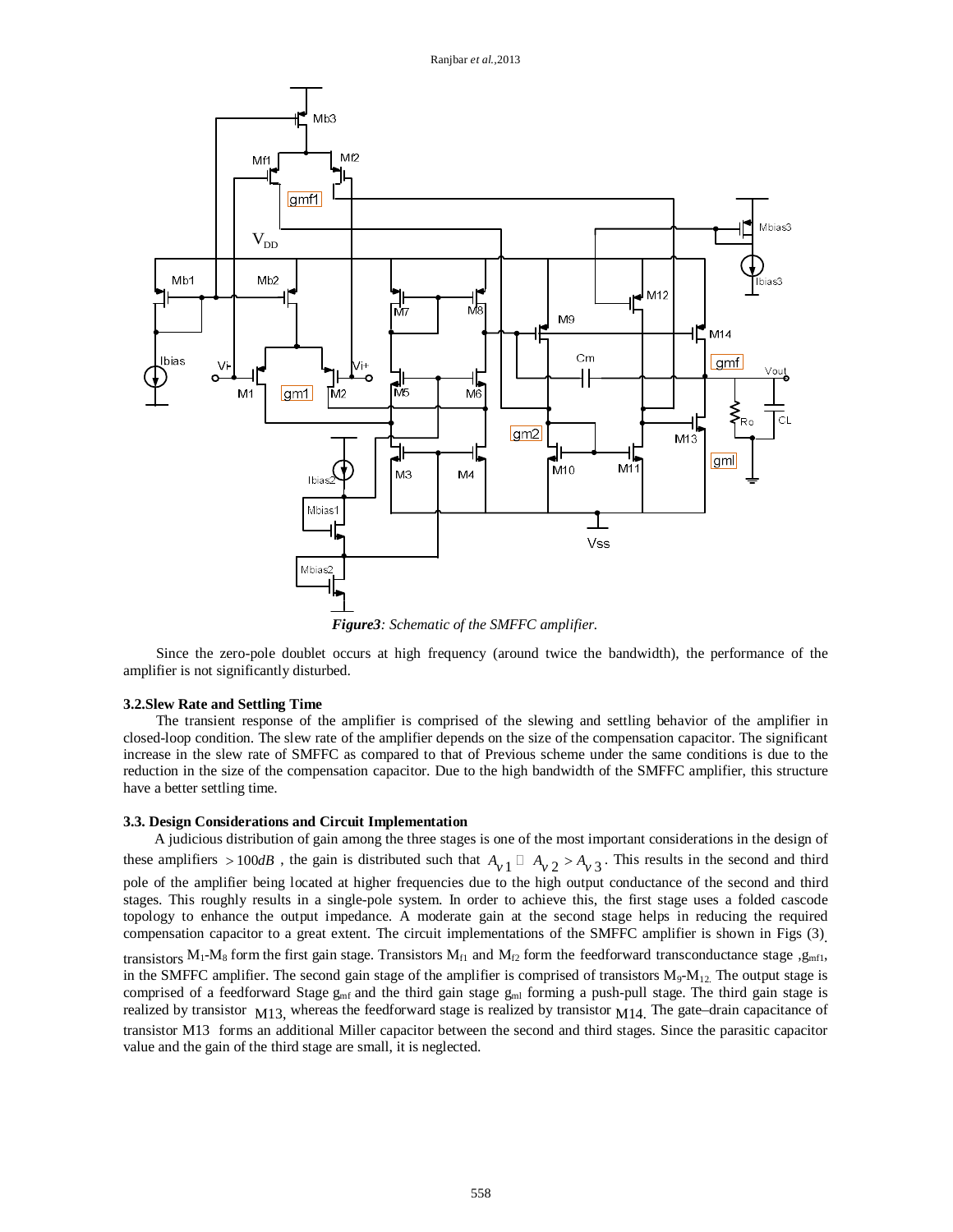### **4 . SIMULATION RESULTS**

Circuit-level simulation results are obtained with 0.25 µm BSIM3 2.5 V models using HSPICE. All the results above are with a 25k $\Omega$  //120-pF load. In this paper an attempt has been done to design compensation capacitor as small as possible. capacitor is 2pf. Table (1) contains the proposed dimension of transistors which Simulations have been performed based on them. In SMFFC our target was reaching to High phase margin in a wide bandwidth. in addition, they should have High DC gain, and finally we reach to 79º phase margin in a 11.7MHZ bandwidth, which is optimum and comparing to previous models is much more better. In figure (4) you can see, Simulation of frequency response of SMFFC open loop amplifier. Among The parameters of closed loop we can mentioned settling time slew rate. Both of them are Important parameters for operational amplifiers and achieved from Transient closed-loop system status. Since this design have higher bandwidth, it have higher speed and better settling time and slew rate comparing to pervious structure. In figure (5) you can see closed-loop simulation of designed structures. with the 1.5-V step input, there is an overshoot for the up-going signal. For the low voltage and the high voltage, the operating points of the transistors in the circuit are different, which means that the effective pole, zero locations of the amplifier are different for rising and falling signals. This is the reason why overshoot appears for up-going signal, and not for down-going signal. The 0.1% settling time is considered. in table (2), a comparison between new designed and previous models has been done, then we could prove the superiority of above design.

#### **5 . Conclusion**

In this paper, single Miller capacitor feedforward compensation was presented on three stages amplifiers, and comparing to previous structures have better bandwidth and phase margin. With only a small compensation

capacitor, the area of the amplifier is reduced significantly the gain-bandwidth product is improved, and the stability condition is established. A feedforward path is added to the SMFFC amplifier to further improve the GBW and to reduce the area. In addition, compensation capacitor value is decreased significantly. Regarding to settling time and slew rate of this system have appropriate Values.

|                               | <b>TRANSISTOR</b> | <b>SMFFC</b>    |  |
|-------------------------------|-------------------|-----------------|--|
|                               | Mb1               | $2*(1.9/0.5)$   |  |
|                               | M <sub>b</sub> 2  | $8*(1.9/0.5)$   |  |
|                               | M1,2              | $8*(2.8/0.3)$   |  |
|                               | M3,4              | $6*(0.9/0.5)$   |  |
|                               | M5,6              | $2*(0.9/0.5)$   |  |
|                               | M7,8              | $6*(2.8/0.965)$ |  |
|                               | M <sub>9</sub>    | $6*(3.28/0.3)$  |  |
|                               | M10,11            | $2*(2.5/0.48)$  |  |
|                               | M12               | $6*(1.9/0.3)$   |  |
|                               | M13               | $2*(8/0.32)$    |  |
|                               | M14               | $10*(3/0.2)$    |  |
|                               | MF1,2             | $6*(1.9/0.48)$  |  |
|                               | Mb3               | $6*(1.9/0.5)$   |  |
|                               |                   |                 |  |
|                               |                   |                 |  |
| 50<br>$\bf{o}$                |                   |                 |  |
| 150<br>100<br>$-50$<br>$-100$ |                   |                 |  |



*Figure4: opamp loop-gain frequency response of SMFFC*